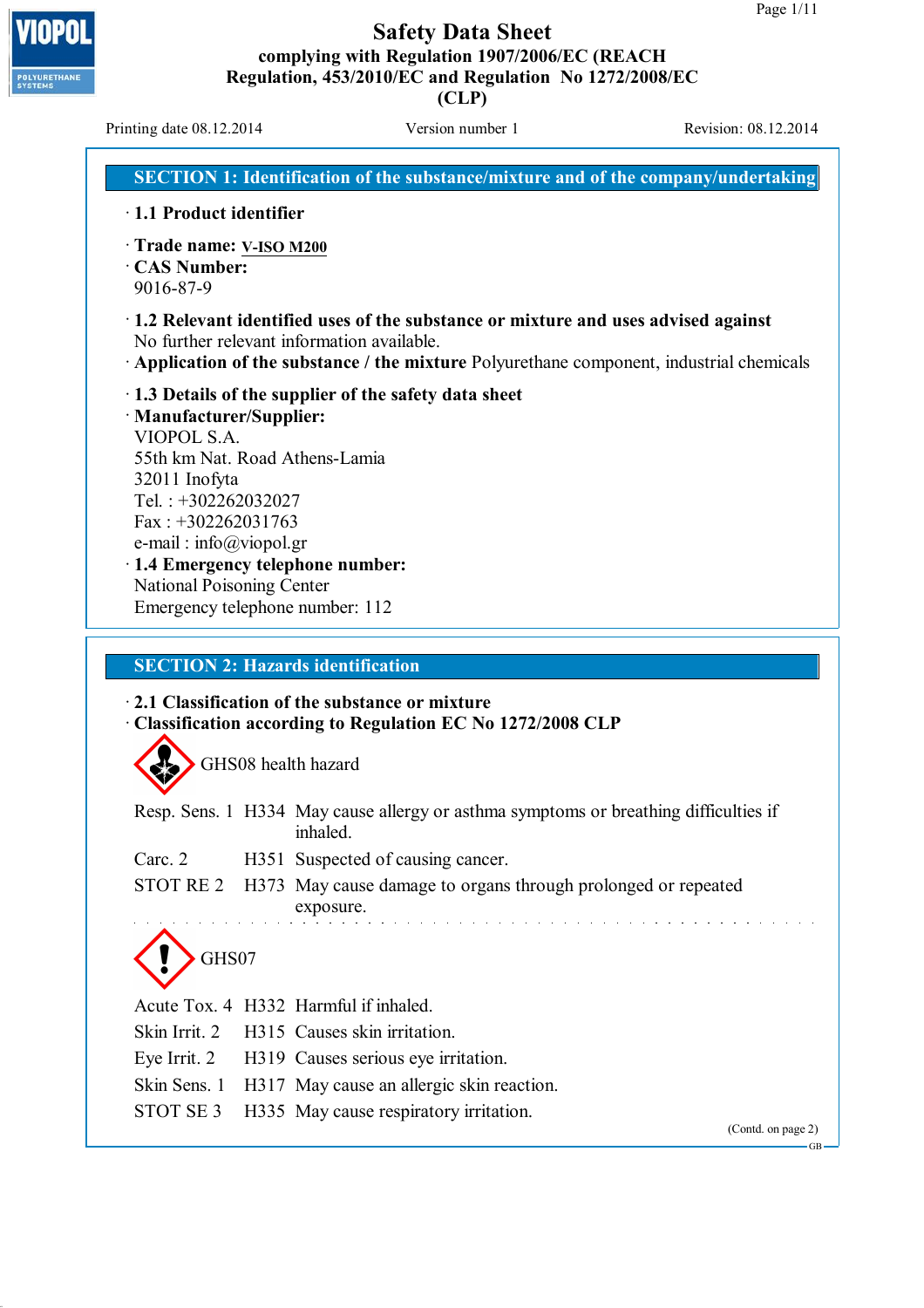**(CLP)**

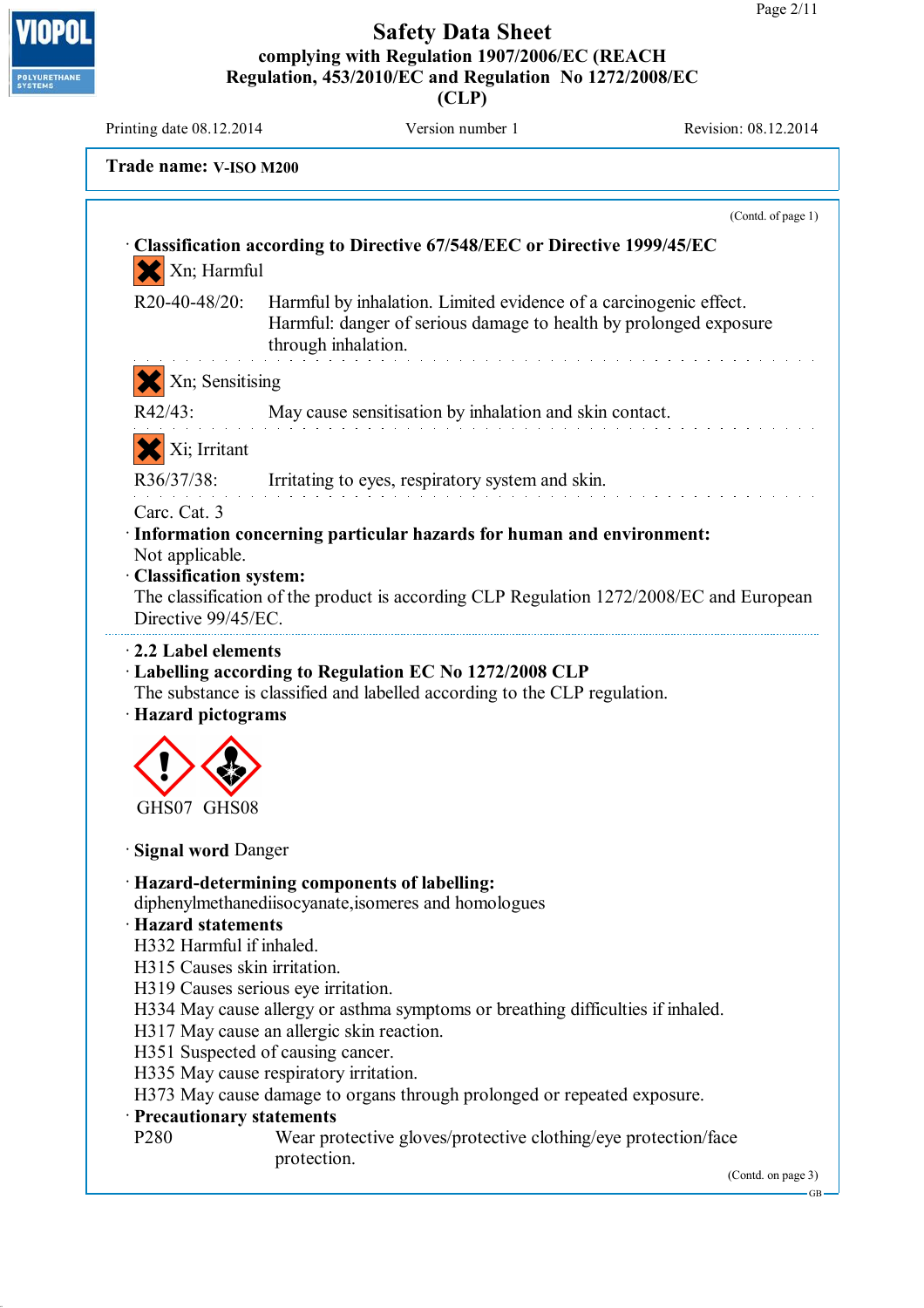# **LYURETHAN**

**Safety Data Sheet complying with Regulation 1907/2006/EC (REACH Regulation, 453/2010/EC and Regulation No 1272/2008/EC (CLP)**

Printing date  $08.12.2014$  Version number 1 Revision: 08.12.2014

#### **Trade name: V-ISO M200**

(Contd. of page 2) P261 Avoid breathing dust/fume/gas/mist/vapours/spray. P302+P352 IF ON SKIN: Wash with plenty of water. P305+P351+P338 IF IN EYES: Rinse cautiously with water for several minutes. Remove contact lenses, if present and easy to do. Continue rinsing. P304+P340 IF INHALED: Remove person to fresh air and keep comfortable for breathing. P312 Call a POISON CENTER/doctor if you feel unwell. P403+P233 Store in a well-ventilated place. Keep container tightly closed. P405 Store locked up. P501 Dispose of contents/container in accordance with local/regional/national/ international regulations. · **Additional information:** Contains isocyanates. May produce an allergic reaction.

- · **2.3 Other hazards**
- · **Results of PBT and vPvB assessment**
- · **PBT:** Not applicable.
- · **vPvB:** Not applicable.

#### **SECTION 3: Composition/information on ingredients**

#### · **3.1 Chemical characterisation: Substances**

· **CAS No. Description**

9016-87-9 diphenylmethanediisocyanate,isomeres and homologues

#### **SECTION 4: First aid measures**

#### · **4.1 Description of first aid measures**

· **General information:**

Symptoms of poisoning may even occur after several hours; therefore medical observation for at least 48 hours after the accident.

Take affected persons out into the fresh air.

Seek immediate medical advice.

· **After inhalation:**

Supply fresh air and to be sure call for a doctor.

In case of unconsciousness place patient stably in side position for transportation. Seek medical treatment in case of complaints.

· **After skin contact:** Immediately wash with water and soap and rinse thoroughly.

#### · **After eye contact:**

Immediately flush eyes with plenty of water, occasionally lifting the upper and lower eyelids. Check for and remove any contact lenses.

Continue to rinse for at least 10 minutes.

Get medical attention if irritation occurs.

· **After swallowing:**

Drink plenty of water and provide fresh air. Call for a doctor immediately.

(Contd. on page 4)

GB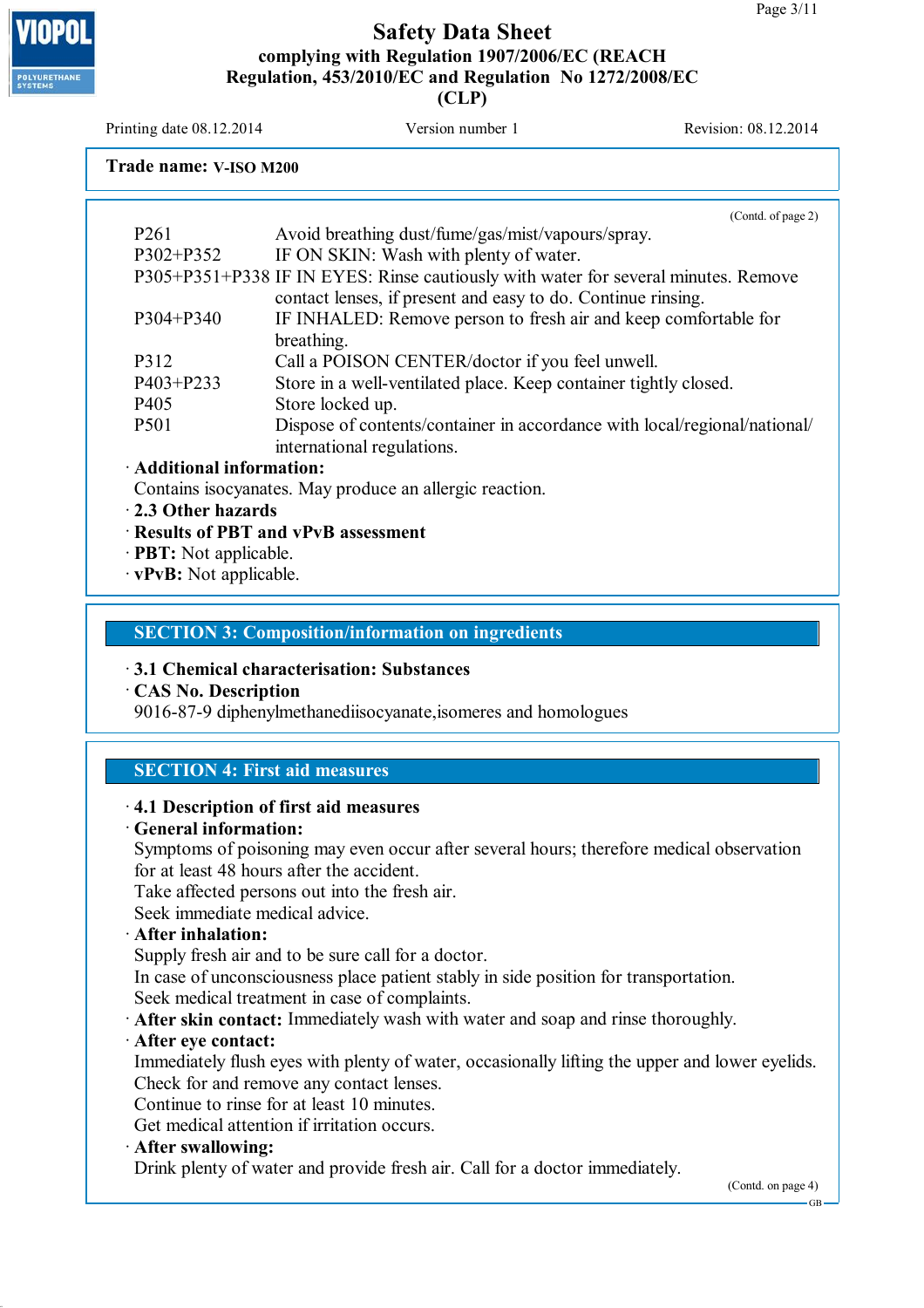Printing date  $08.12.2014$  Version number 1 Revision: 08.12.2014

**Trade name: V-ISO M200**

(Contd. of page 3)

Seek immediate medical advice.

· **4.2 Most important symptoms and effects, both acute and delayed** Symptoms: tightness in the chest, coughing, difficulty breathing Hazards: Symptoms can appear later.

· **4.3 Indication of any immediate medical attention and special treatment needed** Treatment: Treat according to symptoms (decontamination, vital functions), no known specific antidote, administer corticosteroid dose aerosol to prevent pulmonary odema.

#### **SECTION 5: Firefighting measures**

· **5.1 Extinguishing media**

· **Suitable extinguishing agents:**

CO2

Use fire extinguishing methods suitable to surrounding conditions.

· **5.2 Special hazards arising from the substance or mixture**

In case of fire, the following can be released:

Carbon dioxide (CO2)

Carbon monoxide (CO)

Hydrogen cyanide (HCN)

Nitrogen oxides (NOx)

isocyanate

· **5.3 Advice for firefighters**

#### · **Protective equipment:**

Mouth respiratory protective device.

Self contained breathing apparatus and full protective clothing must be worn in case of fire.

· **Additional information**

Collect contaminated fire fighting water separately. It must not enter the sewage system.

**SECTION 6: Accidental release measures**

#### · **6.1 Personal precautions, protective equipment and emergency procedures**

Wear protective equipment. Keep unprotected persons away.

Ensure adequate ventilation.

Use respiratory protective device against the effects of fumes/dust/aerosol.

· **6.2 Environmental precautions:** Do not allow to enter sewers/ surface or ground water.

· **6.3 Methods and material for containment and cleaning up:**

Absorb with liquid-binding material (sand, diatomite, acid binders, universal binders, sawdust).

Treat with 2 % sodium hydroxide solution.

Dispose contaminated material as waste according to item 13. Ensure adequate ventilation.

· **6.4 Reference to other sections**

See Section 7 for information on safe handling.

See Section 8 for information on personal protection equipment.

(Contd. on page 5)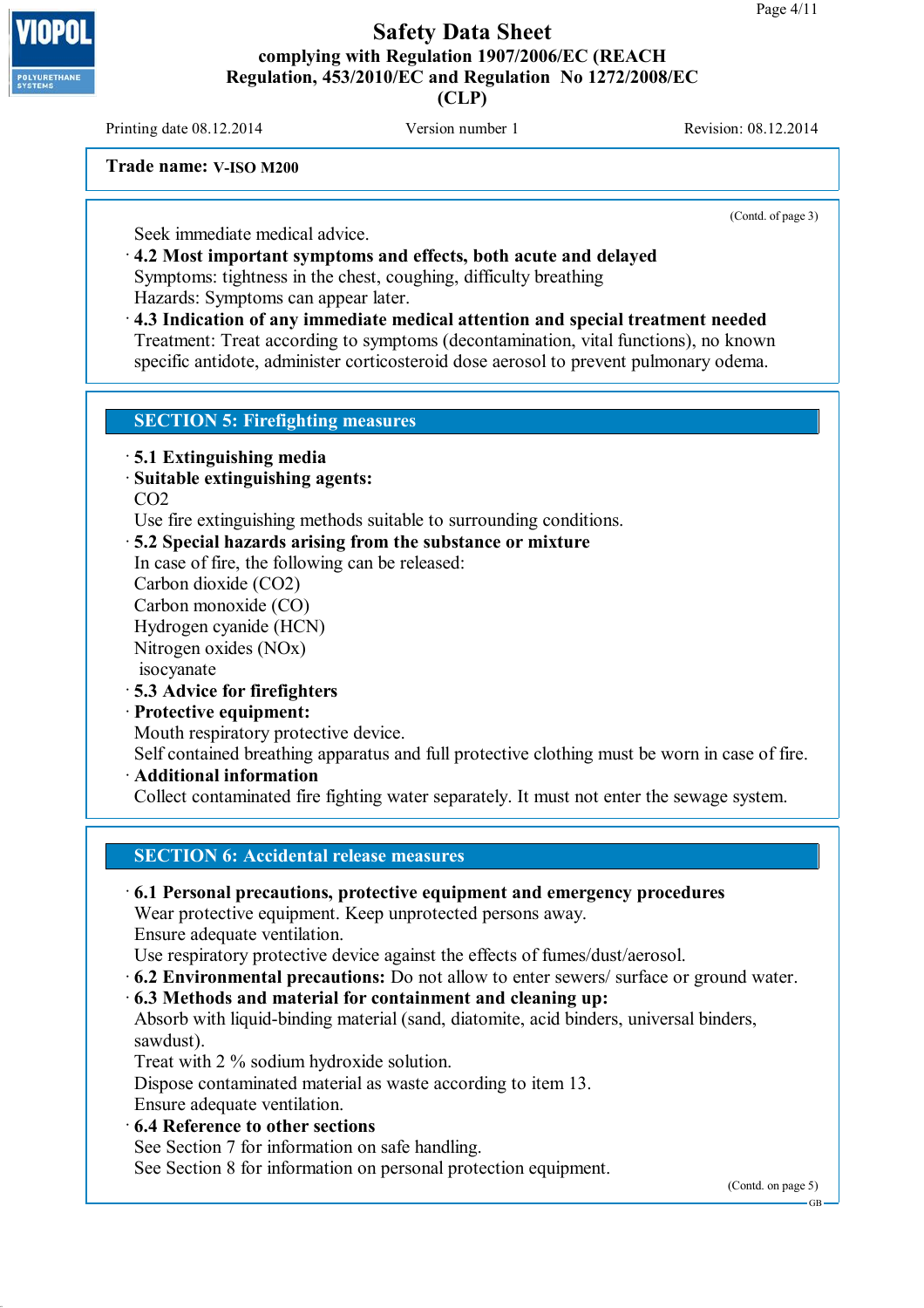**(CLP)**

Printing date  $08.12.2014$  Version number 1 Revision: 08.12.2014

**Trade name: V-ISO M200**

(Contd. of page 4)

See Section 13 for disposal information.

#### **SECTION 7: Handling and storage**

#### · **7.1 Precautions for safe handling**

Thorough dedusting.

Ensure good ventilation/exhaustion at the workplace.

Prevent formation of dust.

Avoid contact with skin, eyes and clothing.

Avoid splashes or spray in enclosed areas.

Protect against moisture.

Products freshly manufactured from isocyanates can contain incompletely reacted isocyanates and other dangerous substances.

·**Information about fire - and explosion protection:** No special measures required.

· **7.2 Conditions for safe storage, including any incompatibilities**

· **Storage:**

#### · **Requirements to be met by storerooms and receptacles:** Store in a cool location.

Suitable materials for containers: carbon steel (iron), High density polyethylene (HDPE), Low density polyethylene (LDPE), tin (tinplate), Stainless steel 1.4301 (V2)

Unsuitable materials for containers: paper, board

Store in a cool, dry place away from sources of ignition.

Danger of bursting when sealed gastight.

·**Information about storage in one common storage facility:** Not required.

- · **Further information about storage conditions:** Keep container tightly sealed.
- · **7.3 Specific end use(s)** No further relevant information available.

**SECTION 8: Exposure controls/personal protection**

· **Additional information about design of technical facilities:** No further data; see item 7.

· **8.1 Control parameters**

·**Ingredients with limit values that require monitoring at the workplace:**

**9016-87-9 diphenylmethanediisocyanate,isomeres and homologues**

WEL Short-term value: 0.07 mg/m<sup>3</sup> Long-term value:  $0.02$  mg/m<sup>3</sup> Sen; as -NCO

· **Additional information:** The lists valid during the making were used as basis.

#### · **8.2 Exposure controls**

· **Personal protective equipment:**

· **General protective and hygienic measures:**

Keep away from foodstuffs, beverages and feed.

(Contd. on page 6)

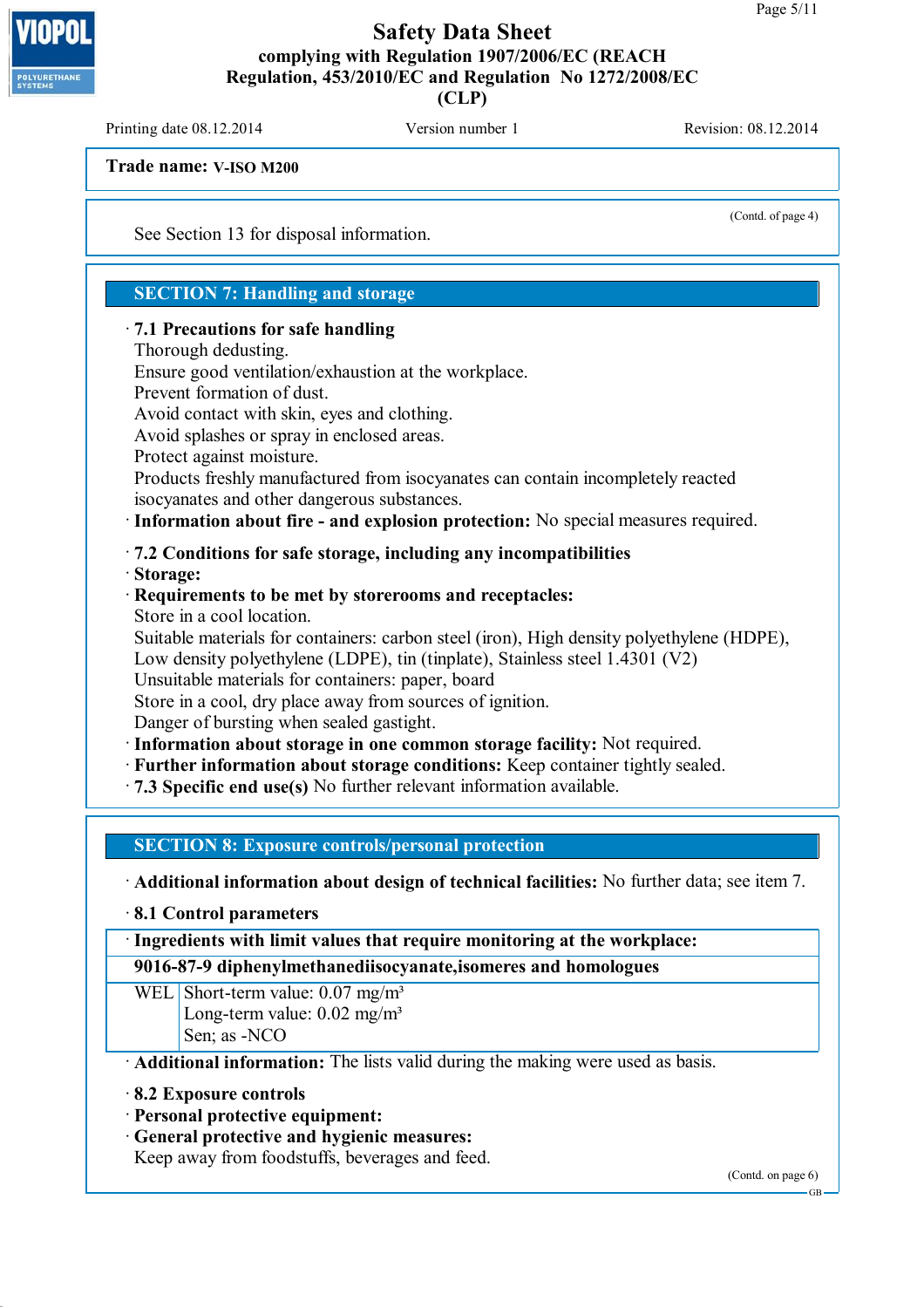Printing date  $08.12.2014$  Version number 1 Revision: 08.12.2014

**LYURETHAN** 

**Trade name: V-ISO M200**

(Contd. of page 5)

Wash hands before breaks and at the end of work.

# · **Respiratory protection:**



In case of brief exposure or low pollution use respiratory filter device. In case of intensive or longer exposure use self-contained respiratory protective device.

Respiratory protection in case of vapor release / aerosol. Combination filter EN 141 Type A-P2 (for gases / vapors of organic compounds and solid and liquid particles).

# · **Protection of hands:**



Protective gloves

The glove material has to be impermeable and resistant to the product/ the substance/ the preparation.

Due to missing tests no recommendation to the glove material can be given for the product/ the preparation/ the chemical mixture.

Selection of the glove material on consideration of the penetration times, rates of diffusion and the degradation

#### · **Material of gloves**

The selection of the suitable gloves does not only depend on the material, but also on further marks of quality and varies from manufacturer to manufacturer. As the product is a preparation of several substances, the resistance of the glove material can not be calculated in advance and has therefore to be checked prior to the application.

Butyl rubber, Thickness: 0.7mm

Nitrile gloves. Thickness: 0,4 mm

Chloroprene rubber, CR

#### · **Penetration time of glove material**

The determined penetration times according to EN 374 part III are not performed under practical conditions. Therefore a maximum wearing time, which corresponds to 50% of the penetration time, is recommended.

#### · **Not suitable are gloves made of the following materials:**

PVC or PE gloves

polyvinylchloride (PVC) - 0.7 mm coating thickness

#### · **Eye protection:**



Safety glasses with side-shields (frame goggles) (e.g. EN 166)

· **Body protection:** Safety shoes (e.g. according to EN 20346)

#### · **Risk management measures**

Do not breathe vapour/spray. With products freshly manufactured from isocyanates body protection and chemical resistant protective gloves is recommended. Hands and/or face should be washed before breaks and at the end of the shift. At the end of the shift the skin should be cleaned and

(Contd. on page 7)

GB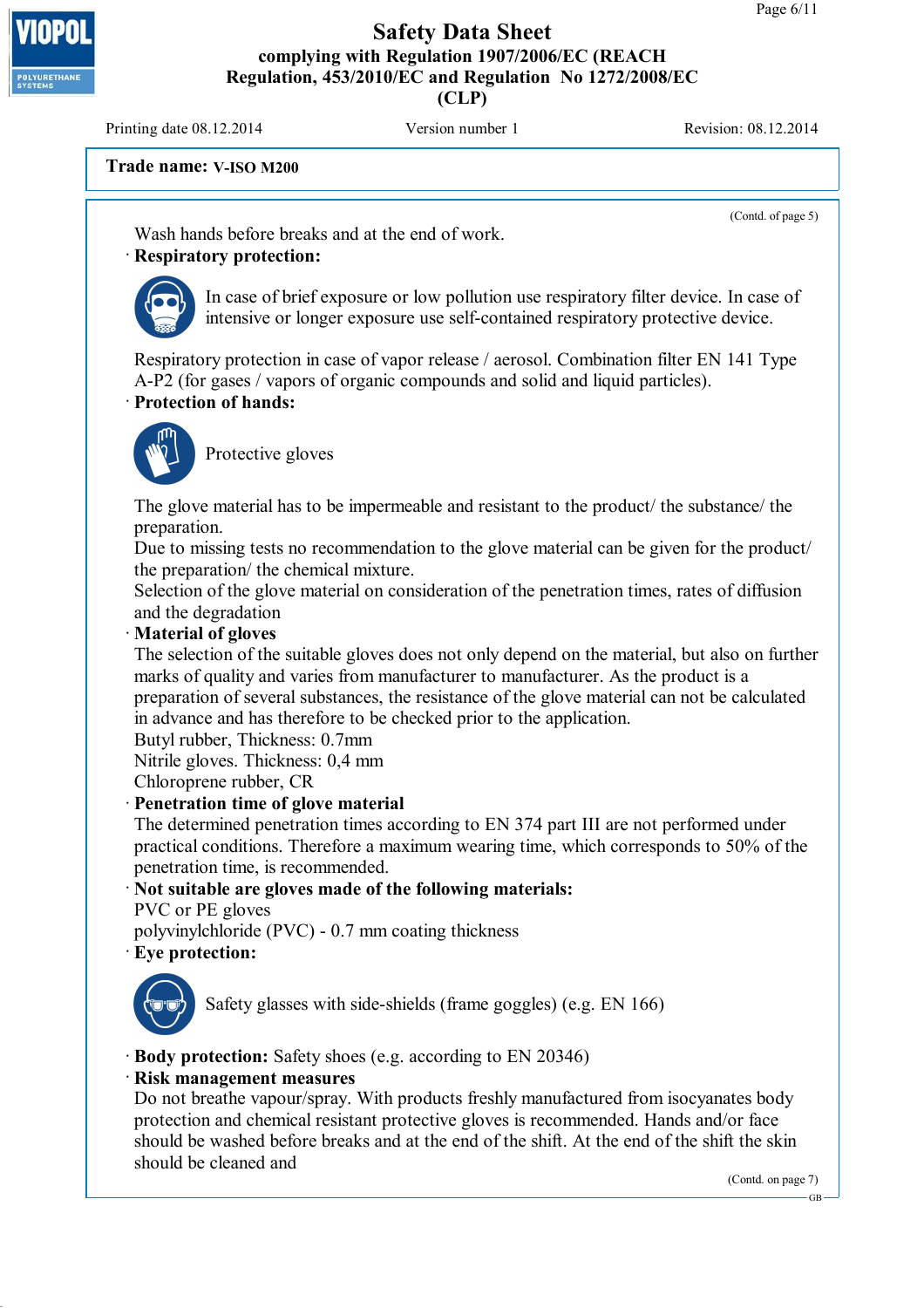**(CLP)**

Printing date 08.12.2014 Version number 1 Revision: 08.12.2014

**Trade name: V-ISO M200**

skin-care agents applied.

# **SECTION 9: Physical and chemical properties**

| 9.1 Information on basic physical and chemical properties |                                               |  |  |  |  |
|-----------------------------------------------------------|-----------------------------------------------|--|--|--|--|
| <b>General Information</b>                                |                                               |  |  |  |  |
| Appearance:                                               |                                               |  |  |  |  |
| Form:<br><b>Colour:</b>                                   | Liquid<br>Dark brown                          |  |  |  |  |
| · Odour:                                                  | earthy, musty                                 |  |  |  |  |
| · Odour threshold:                                        | Not determined                                |  |  |  |  |
|                                                           |                                               |  |  |  |  |
| $\cdot$ pH value:                                         | Not applicable                                |  |  |  |  |
| · Melting point/Melting range:                            | $<$ 10 °C                                     |  |  |  |  |
| · Boiling point/Boiling range:                            | 330 °C                                        |  |  |  |  |
| · Flash point:                                            | $>204$ °C                                     |  |  |  |  |
| · Flammability (solid, gaseous):                          | Product is not flammable.                     |  |  |  |  |
| · Autoignition temperature:                               | $>600$ °C                                     |  |  |  |  |
| · Decomposition temperature:                              | Not determined                                |  |  |  |  |
| · Self-igniting:                                          | Not determined.                               |  |  |  |  |
| Danger of explosion:                                      | Product does not present an explosion hazard. |  |  |  |  |
| <b>Explosion limits:</b>                                  |                                               |  |  |  |  |
| Lower:                                                    | Not determined                                |  |  |  |  |
| <b>Upper:</b>                                             | Not determined                                |  |  |  |  |
| Vapour pressure at 25 °C:                                 | $0.01$ Pa                                     |  |  |  |  |
| $\cdot$ Density at 20 °C:                                 | $1.23$ g/cm <sup>3</sup>                      |  |  |  |  |
| · Relative density                                        | Not determined                                |  |  |  |  |
| · Vapour density                                          | Not applicable                                |  |  |  |  |
| · Evaporation rate                                        | Not applicable                                |  |  |  |  |
| Solubility in / Miscibility with                          |                                               |  |  |  |  |
| water:                                                    | Hydrolyses                                    |  |  |  |  |
| Partition coefficient (n-octanol/water): Not determined   |                                               |  |  |  |  |
| · Viscosity:                                              |                                               |  |  |  |  |
| Dynamic at 25 °C:                                         | 170-250 mPas (DIN 53018)                      |  |  |  |  |
| Kinematic:                                                | Not applicable                                |  |  |  |  |
| · Solvent content:                                        |                                               |  |  |  |  |
| VOC (EC)                                                  | $0.00\%$                                      |  |  |  |  |



(Contd. of page 6)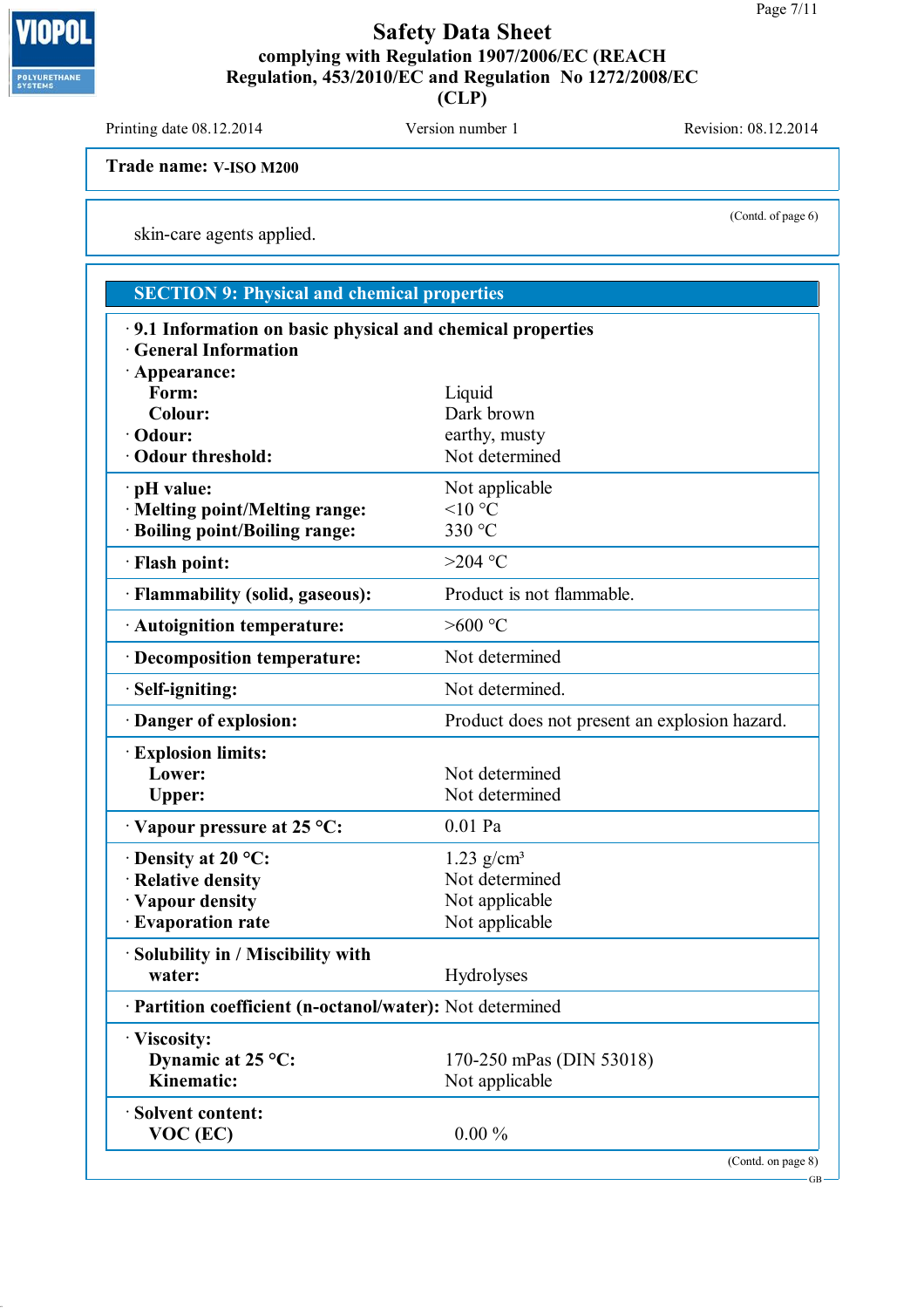**(CLP)**

Printing date  $08.12.2014$  Version number 1 Revision: 08.12.2014

(Contd. of page 7)

**Trade name: V-ISO M200**

· **9.2 Other information** No further relevant information available.

#### **SECTION 10: Stability and reactivity**

· **10.1 Reactivity**

· **10.2 Chemical stability**

· **Thermal decomposition / conditions to be avoided:** Stable at environment temperature.

- · **10.3 Possibility of hazardous reactions** No dangerous reactions known.
- · **10.4 Conditions to avoid** Temperature: < 15 °C. Avoid moisture.
- · **10.5 Incompatible materials:** acids, alcohols, amines, water, alkalines
- · **10.6 Hazardous decomposition products:** No dangerous decomposition products known.

#### **SECTION 11: Toxicological information**

#### · **11.1 Information on toxicological effects**

· **Acute toxicity:**

· **LD/LC50 values relevant for classification:**

| 9016-87-9 diphenylmethanediisocyanate, isomeres and homologues |                                                                       |                                |  |  |  |  |
|----------------------------------------------------------------|-----------------------------------------------------------------------|--------------------------------|--|--|--|--|
| Oral                                                           | LC50                                                                  | $ > 10000 \text{ mg/kg (rat)}$ |  |  |  |  |
| Dermal   LC50                                                  |                                                                       | $> 10000$ mg/kg (rabbit)       |  |  |  |  |
|                                                                | Inhalative LC50/4h (óêüíåò êáé óôáãïíßäéá) 0.49 mg/l (rat) (OECD 401) |                                |  |  |  |  |

· **Primary irritant effect:**

- · **on the skin:** Irritant to skin and mucous membranes.
- · **on the eye:** Irritating effect.

· **Sensitisation:**

Sensitisation possible through inhalation.

Sensitisation possible through skin contact.

Sensitising effect by skin contact is possible by prolonged exposure.

**Sensitisation** Sensitization possible through skin contact

#### · **CMR effects (carcinogenity, mutagenicity and toxicity for reproduction)**

Carc. 2

# **SECTION 12: Ecological information**

· **12.1 Toxicity**

· **Aquatic toxicity:**

(Contd. on page 9)

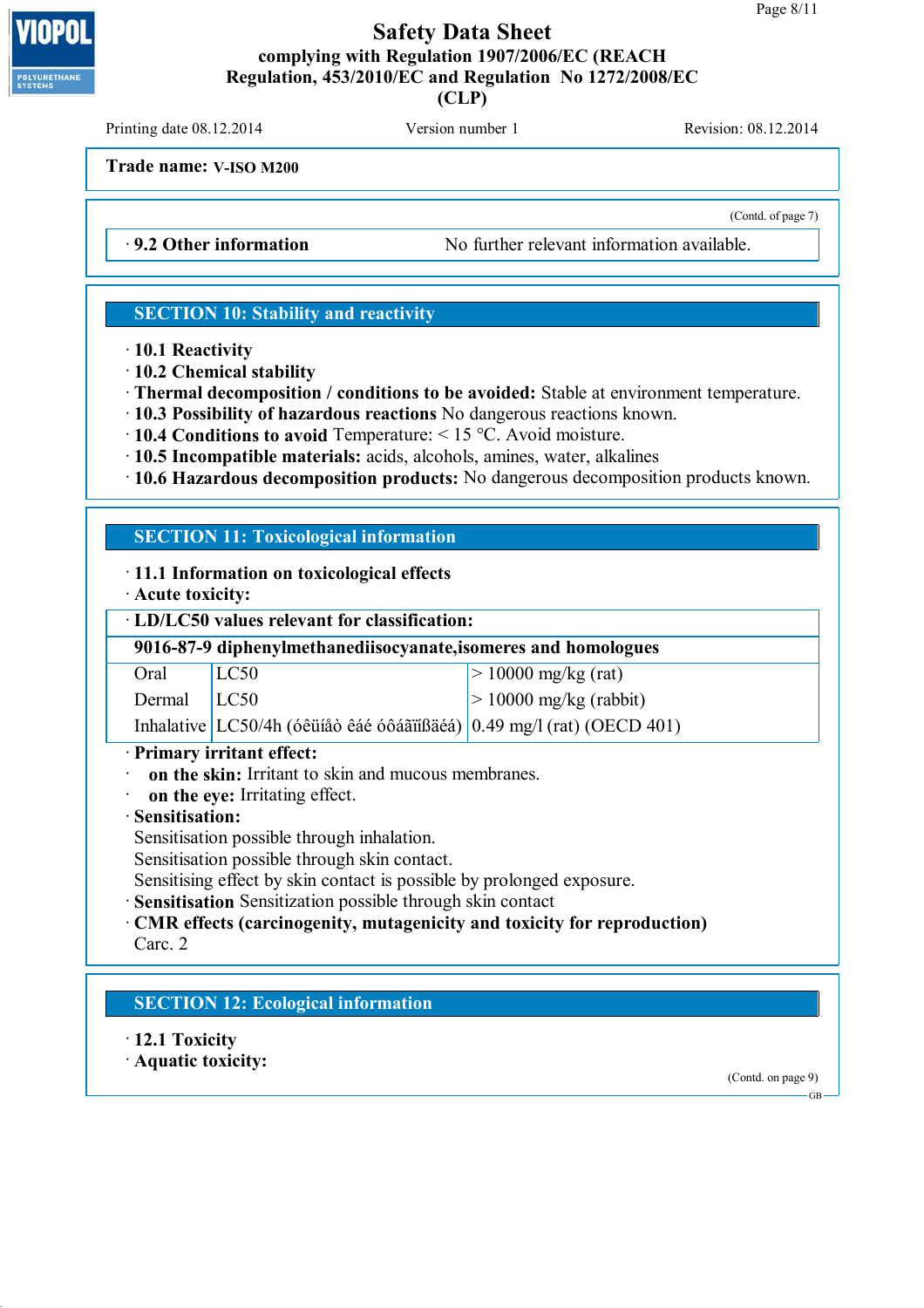Printing date  $08.12.2014$  Version number 1 Revision: 08.12.2014

**LYURETHAN** 

**Trade name: V-ISO M200**

(Contd. of page 8) Toxicity to fish: LC0 (96 h)  $> 1,000$  mg/l, Fish (other) Aquatic invertebrates: EC0 (24 h)  $>$  500 mg/l, daphnia (other) Aquatic plants: EC0 (72 h) 1,640 mg/l, Scenedesmus subspicatus (OECD Guideline 201) · **12.2 Persistence and degradability** Assessment biodegradation and elimination (H2O): Poorly biodegradable. Elimination information: < 10 % BOD of the ThOD (28 d) (OECD Guideline 302 C) (aerobic, activated sludge) Under test conditions no biodegradation observed. · **12.3 Bioaccumulative potential** Not bioaccumulative. · **12.4 Mobility in soil** No further relevant information available. · **12.5 Results of PBT and vPvB assessment** · **PBT:** Not applicable. · **vPvB:** Not applicable. · **12.6 Other adverse effects** The product does not contain substances that are listed in Annex I of Regulation (EC) 2037/2000 on substances that deplete the ozone layer. Adsorbable organically-bound halogen (AOX): This product contains no organically-bound

#### **SECTION 13: Disposal considerations**

· **13.1 Waste treatment methods** · **Recommendation**



halogen.

Dispose according to National Regulations.



Must not be disposed together with household garbage. Do not allow product to reach sewage system.

Contact manufacturer for recycling information.

#### · **Uncleaned packaging:**

#### · **Recommendation:**

Dispose of isocyanate waste in dry containers and never mix together with other wastes (reaction, dangerous pressure build up).

Disposal must be made according to official regulations.

(Contd. on page 10)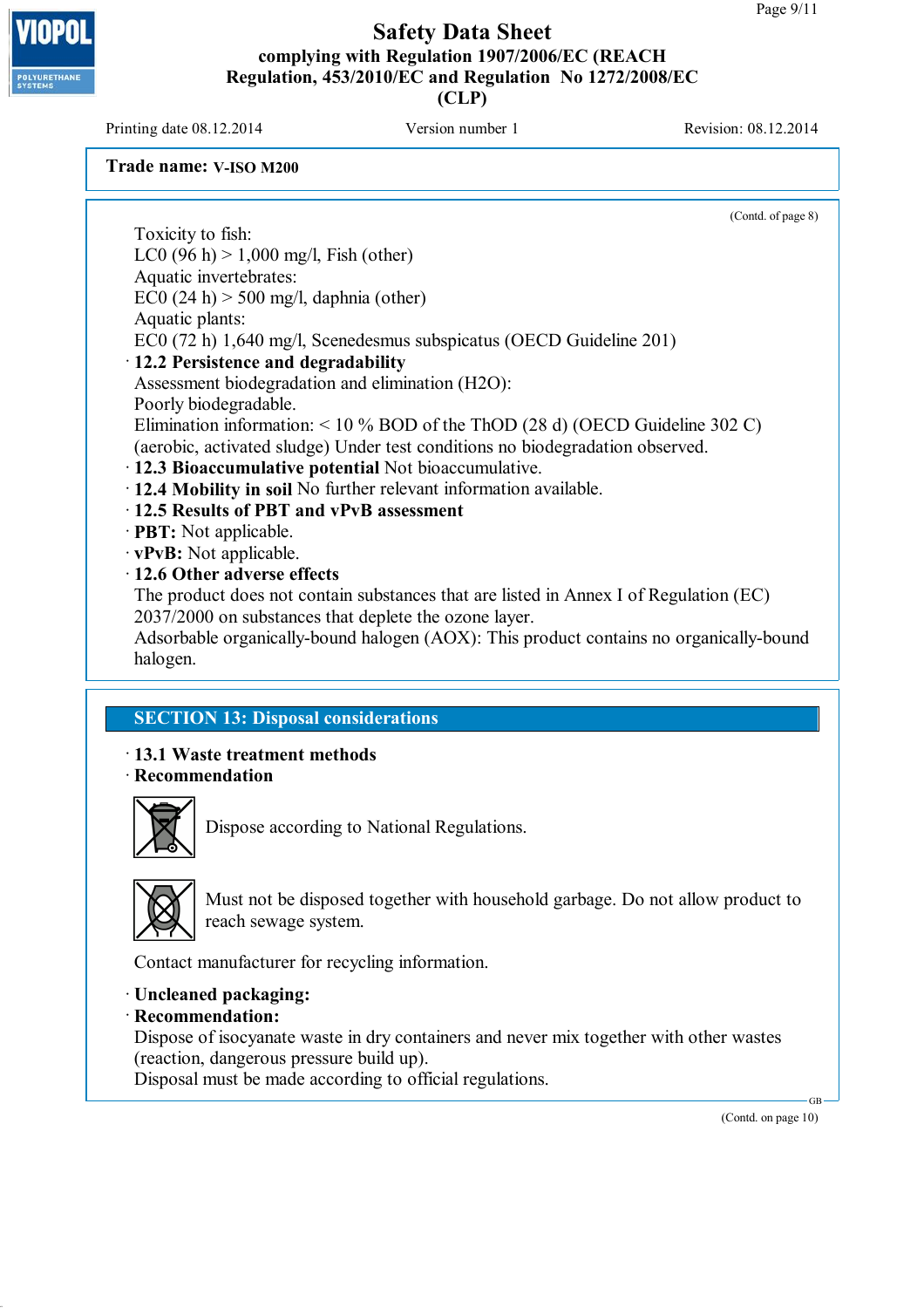

Printing date 08.12.2014 Version number 1 Revision: 08.12.2014

**Trade name: V-ISO M200**

(Contd. of page 9)

| <b>SECTION 14: Transport information</b>                                           |                 |  |  |  |
|------------------------------------------------------------------------------------|-----------------|--|--|--|
| $\cdot$ 14.1 UN-Number<br>ADR, ADN, IMDG, IATA                                     | Void            |  |  |  |
| $\cdot$ 14.2 UN proper shipping name<br>ADR, ADN, IMDG, IATA                       | Void            |  |  |  |
| 14.3 Transport hazard class(es)                                                    |                 |  |  |  |
| ADR, ADN, IMDG, IATA<br>· Class                                                    | Void            |  |  |  |
| 14.4 Packing group<br>ADR, IMDG, IATA                                              | Void            |  |  |  |
| $\cdot$ 14.5 Environmental hazards:                                                | Not applicable. |  |  |  |
| $\cdot$ 14.6 Special precautions for user                                          | Not applicable. |  |  |  |
| $\cdot$ 14.7 Transport in bulk according to<br>Annex II of MARPOL73/78 and the IBC |                 |  |  |  |
| Code                                                                               | Not applicable. |  |  |  |
| · UN "Model Regulation":                                                           |                 |  |  |  |

#### **SECTION 15: Regulatory information**

· **15.1 Safety, health and environmental regulations/legislation specific for the substance or mixture**

The mixture classification is according to CLP Regulation 1272/2008/EC and European Directive 99/45/EC.

- · **Labelling according to Regulation (EC) No 1272/2008** Label elements in Section 2.2
- · **National regulations:**
- · **Other regulations, limitations and prohibitive regulations**
- · **Substances of very high concern (SVHC) according to REACH, Article 57**
- The substance is not SVCH.

· **15.2 Chemical safety assessment:** A Chemical Safety Assessment has not been carried out.

#### **SECTION 16: Other information**

This information is based on our present knowledge. However, this shall not constitute a guarantee for any specific product features and shall not establish a legally valid contractual relationship.

# · **Department issuing MSDS:**

SUSTCHEM Engineering Ltd REACH & Chemical Services Department